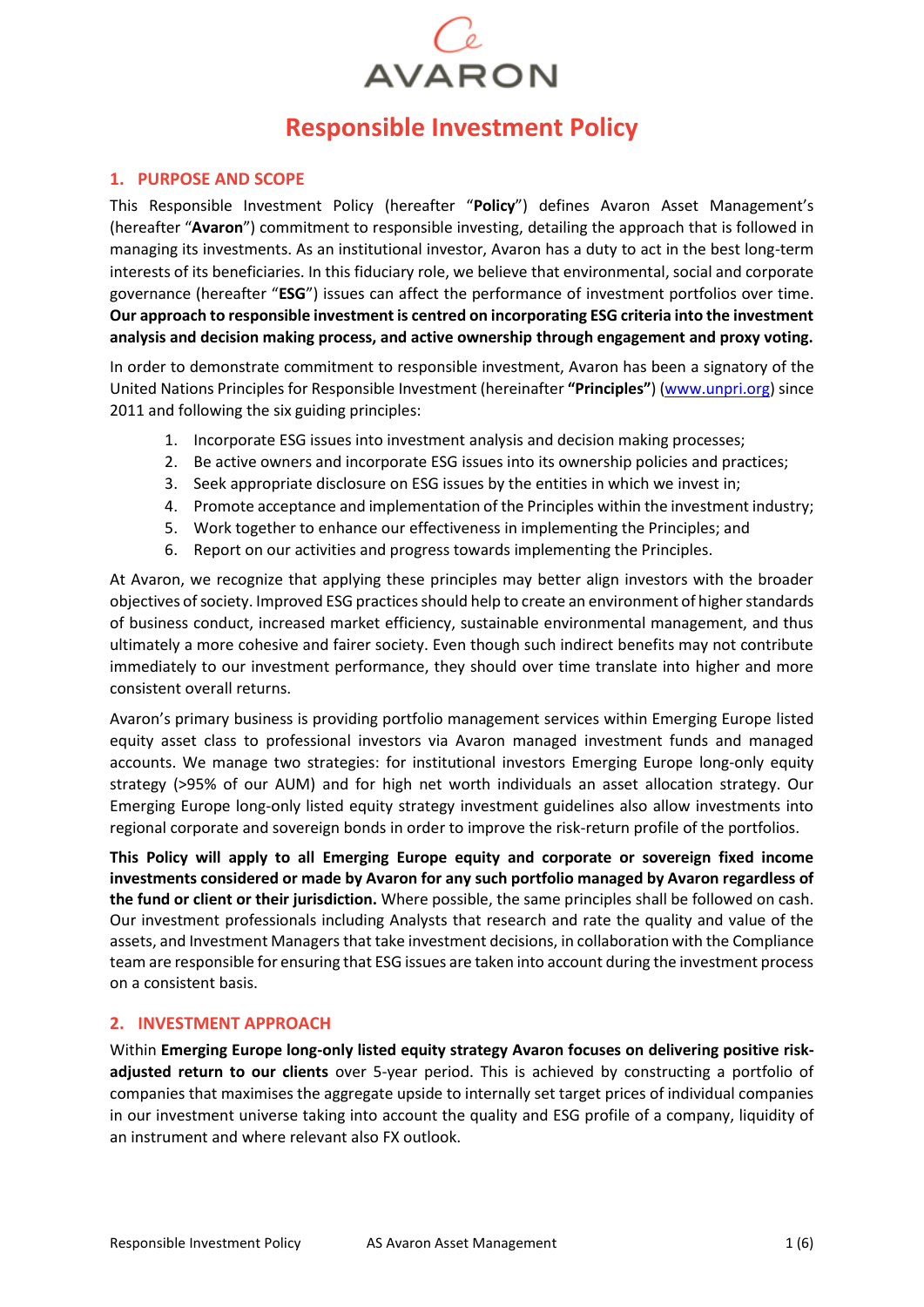**Our investment philosophy is based on value investing principles.** Over time stock prices tend to over or underreact to market news and thus deviate from fundamental value of a company. In order to take advantage of such occurrences our portfolio construction is fully bottom-up, assessing every investment case on a standalone basis. Our idea generation is proprietary, driven predominantly by upside to internally set fair value targets. We tend to have long term holding periods but our upside oriented investment process also allows us to take advantage of short-term market volatility without losing focus of the underlying fundamental value of the company. We search for well managed companies with leading market positions, identifiable competitive advantage(s) and strong recurring revenue based business models that we understand and are able to model ourselves.

Within our investment process **we put strong emphasis on company quality that is assessed by using an internal Quality Score focusing on management team and business model quality, and financial strength of the company**. Besides conventional financial and non-financial aspects **we have integrated ESG analysis into our investment process** leveraging upon our bottom-up regional expertise with an aim to identify material ESG risks and value creation opportunities. Our investment team has been following vast majority of our current listed equity universe for a decade, which serves as an important strength in assessing the companies' future potential. In order to have an extensive knowledge base of the companies in our universe **we have taken a strategic decision not to outsource ESG analysis to third party providers but rather to build ESG specific know-how within our investment team**.

### **3. IMPLEMENTATION**

Avaron will seek to integrate the consideration and thoughtful management of ESG issues into its investment process by undertaking ESG due diligence on all prospective and existing investments. We aim to ensure that our Investment Managers and Investment Analysts understand

- 1. to which ESG risks and opportunities the investment is exposed to;
- 2. how material the ESG issues are for the business, taking into account the industry and individual company exposure;
- 3. how are ESG risks managed and what is the likelihood of these risks materializing;
- 4. what kind of impact the ESG issues are likely to have on the value, earnings and future prospects of the investment.

Our ESG integration comprises of two levels to ensure that relevant issues are consistently taken into account when making investment decisions:

- 1. In order to avoid financing companies that are engaged in activities with clear negative impact on people and environment we apply **exclusion principles**.
- 2. In-depth analysis of ESG criteria using **an internally developed ESG Score** that is part of our company quality analysis and enables to assess the ESG performance of companies in our investment universe.

In Avaron **we have internalised the ESG research process**. **We believe that in order to be successful in constructing bottom-up portfolios the Analysts covering the company need to have a comprehensive understanding of the business model including ESG issues.** Thus, in our investment team every Analyst is responsible for carrying out the ESG analysis of each company in his or her coverage list. Investment Managers and Avaron Investment Committee validate the company research including ESG for all new investment ideas. In order to keep up with industry developments and best practices regarding responsible investment two senior persons of the investment team are responsible for implementation support, necessary internal training and Policy recommendations.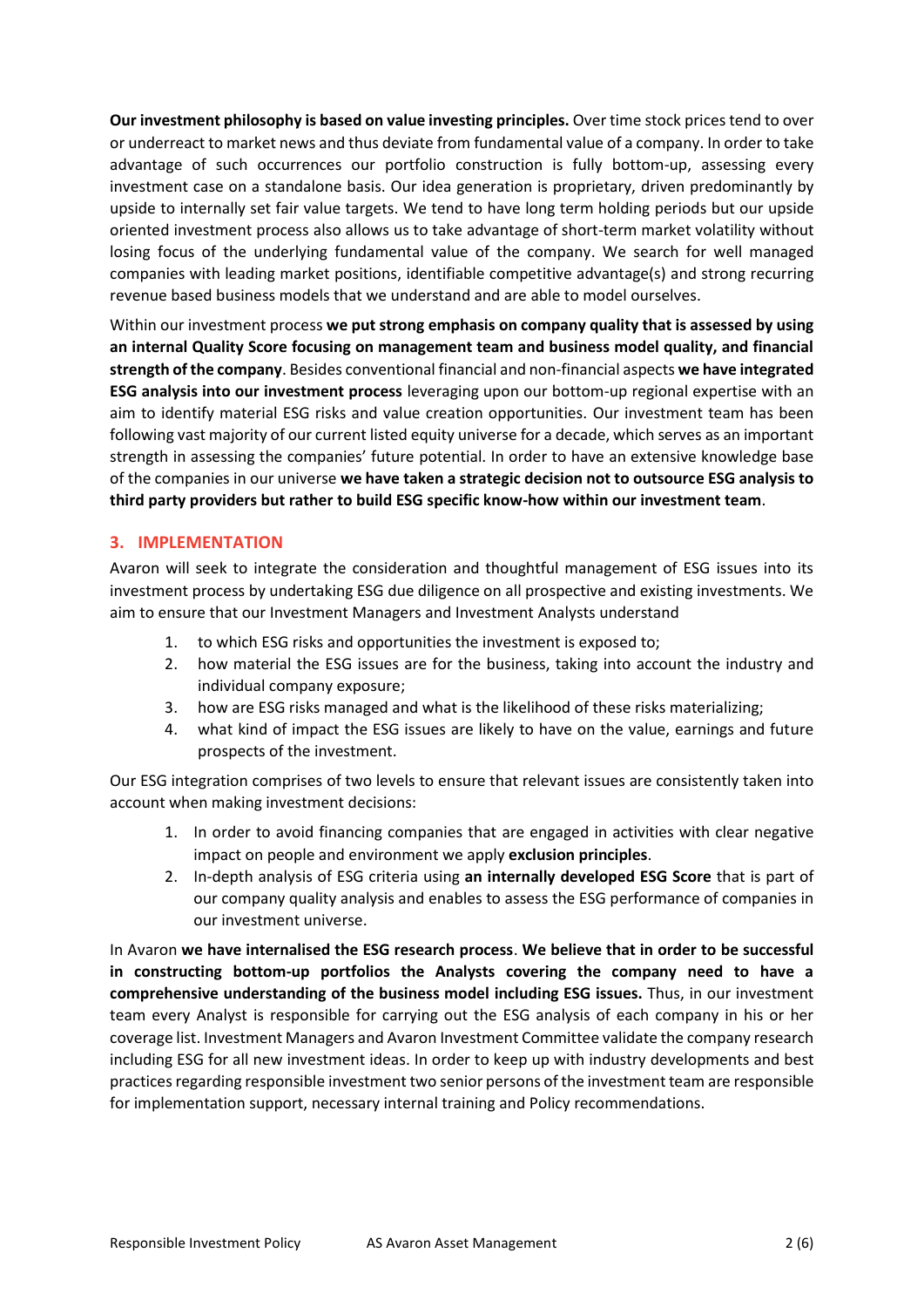## **3.1. Exclusion principles**

Exclusion is used as a tool to ensure no investments are made into activities that have a clear negative impact on people or the environment. It is applied outright for involvement in certain sectors or countries, or after non-successful engagement process to address discovered infringements of United Nation Global Compact (UNGC) or poor corporate governance practices. Key principles for exclusion are the following:

- ❖ **Armament and weapons:** Companies that design, develop, manufacture or overhaul weapons, weapon systems or components.
- ❖ **Adult content**: Companies that produce or have the distribution of pornography as their sole business.
- ❖ **Tobacco products**: Companies that manufacture or distribute tobacco or alternative smoking products. Exclusion not applicable to retailers unless it is their sole business.
- ❖ **Alcohol**: Companies that derive more than 10% of revenue from producing or distributing alcoholic drinks. Exclusion not applicable to retailers unless it is their sole business.
- ❖ **Commercial gambling**: Companies that derive more than 10% of revenue from gambling or lottery services.
- ❖ **Coal extraction**: Companies that derive more than 20% of revenues from the extraction of any kind of coal including lignite.
- ❖ **Coal based energy production**: Companies that derive more than 20% of revenues from coal based energy generation and do not have a transition plan to reduce the share below 20% by 2025.
- ❖ **Aggregate sector exposures**:
	- Companies that have exposure to alcohol and gambling as defined above are excluded if derive more than 10% of revenue in aggregate from both activities.
	- **EXECOM** Companies that have exposure to coal extraction and coal based energy production as defined above are excluded if derive more than 20% of revenue in aggregate from both activities.
- ❖ **ESG Score:** Companies with an ESG Score rating below 2 (for more detail please refer to the Policy section 3.2.).
- ❖ **UNGC and corporate governance violations:** Companies where our ESG analysis detects infringements with the UNCG principles that cover human rights, labour, environment and anti-corruption, or significant deficiencies in corporate governance. When such violations are discovered we firstly engage with the company to remedy and improve their practices. Engagements are carried out according to our Engagement Practices described in Section 4. Exclusion is applied only if there are no identifiable improvements regarding the issue by the end of the engagement period.
- ❖ **Investments in funds:** Investments into other investment funds are allowed only if the management company is an UNPRI signatory. Investment funds are defined as collective investment undertakings, which shares are offered to the public, the assets are invested in listed securities and other liquid financial assets, and the shares are redeemable within a reasonable time period. Investments into closed-end investment funds or collective investment undertakings that are dealt in on a regulated market are not categorised as investment funds but as securities.
- ❖ **Sanctions:** Investments to countries and entities that are listed in applicable international and national sanctions lists are prohibited.

### **3.2. ESG Score**

ESG analysis using an internal ESG Score is carried out as part of the qualitative company analysis. ESG Score assesses company's ESG performance comprising over 90 qualitative and quantitative criteria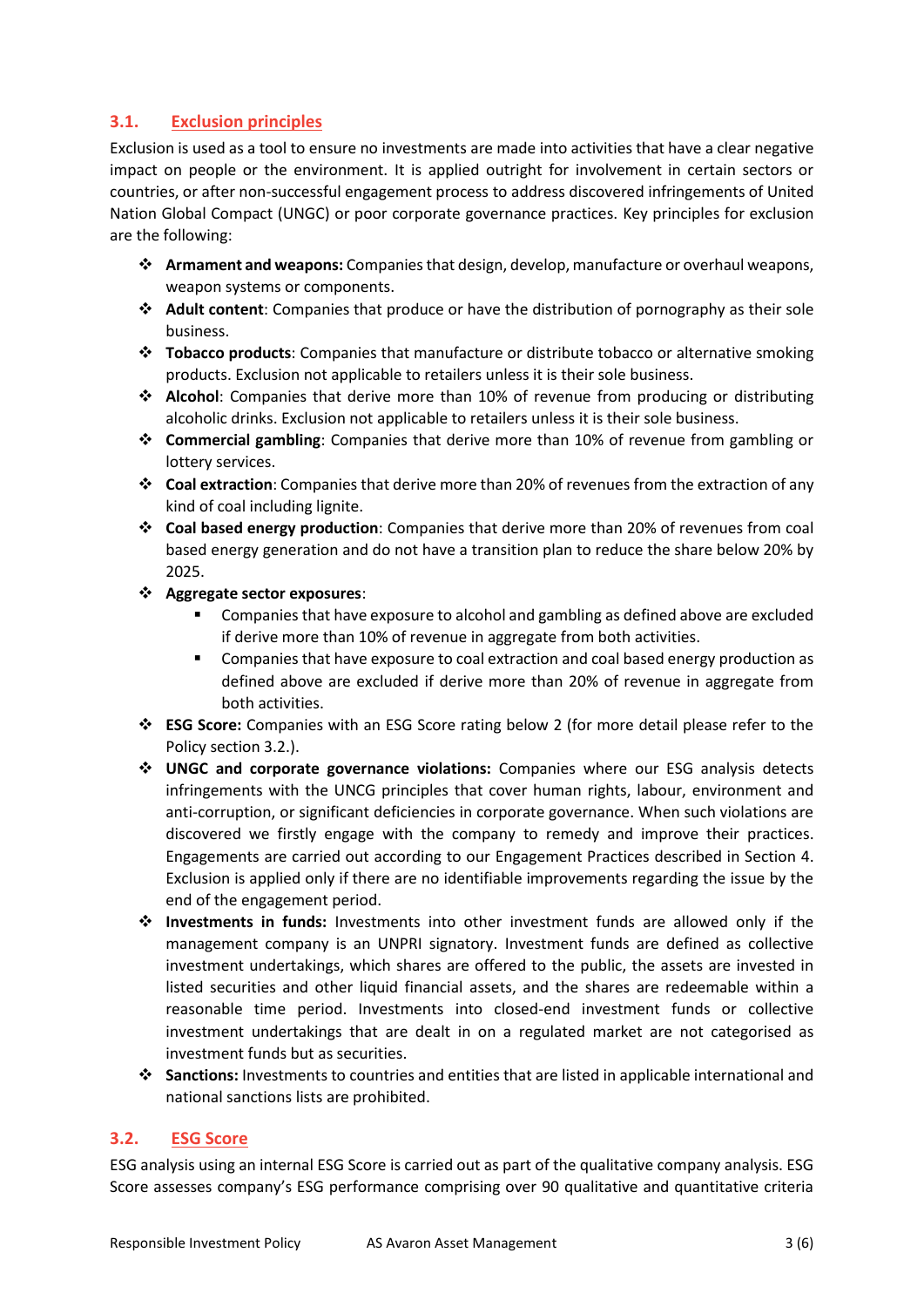covering environment, society, supply chain and governance. Each criteria is individually rated on a scale of 1 to 5, higher score indicating better performance. The ratings for E, S and G are calculated separately using differentiated weights for different factors to better prioritize important aspects in each. ESG Score ratings are subject to a full review once per annum, carried out by the Investment Managers and Analysts.

**The E rating comprises different environmental aspects** with a focus on climate change including carbon footprint and its reduction policy, eco-efficiency and resource efficiency and waste management. We aim to start reporting the carbon footprint of our portfolios, which currently is hindered by the shortcomings in corporate disclosure in Emerging Europe. Thus, one of our engagement priorities is to encourage carbon reporting in the region via collaborative and individual engagements.

**The S rating comprises social and supply chain related aspects** including human rights, labour rights and conditions, health and safety, treatment of customers and community, diversity, data privacy and cyber security.

**The G rating evaluates corporate governance related aspects** including board composition and independence, transparency and accountability, shareholder rights, business ethics, anti-bribery and corruption measures, and governance related to sustainable management.

**In the final ESG Score the three letters have equal** weights and the rating is adjusted for ESG related controversies (negative) and other specific issues (positive or negative), which are not reflected in the scorecard but are deemed important to be taken into account when assessing the overall profile of the company. These adjustments are taken into account when having occurred over the past 5 years.

The use of ESG Score enables to assess various ESG related risks and opportunities, rank companies in our investment universe and guides our investment decision making process alongside with the company Quality Score, an in-house tool to gauge the overall quality of the company from management team and business model perspective. Via ESG Score the ESG considerations are embedded into the analysis process of each individual company in our investment universe and the rating is assessed against the upside to our fair value target of the company, directly influencing the investment decisions. Based on the ESG Score rating we also make exclusions to our investment universe. Companies with ESG Score below 2 are automatically excluded from our investment universe.

The analysis that is carried out within the ESG Score framework also provides a basis for potential engagement needs. Companies where our investment team detects infringements with the UNCG principles, covering human rights, labour, environment and anti-corruption, or significant deficiencies in corporate governance are subject to engagement or exclusion. When such issues are detected we firstly engage with the company to push for improved practices. Exclusion is applied only if there are no identifiable improvements regarding the issue by the end of the engagement period.

#### **4. ENGAGEMENT AND OWNERSHIP PRACTICES**

Engagement is the interaction with investee companies on ESG topics in order to understand the risks and opportunities of each specific investment case, and to use our influence as an investor to encourage companies to improve their practices. We commit to engage with companies in our investment universe driven by our belief that it leads to value creation for our clients. Engagement may take several forms including direct dialogue with the executive management, formal correspondence with the board of directors or supervisory board, and exercising shareholder's rights on the general assembly.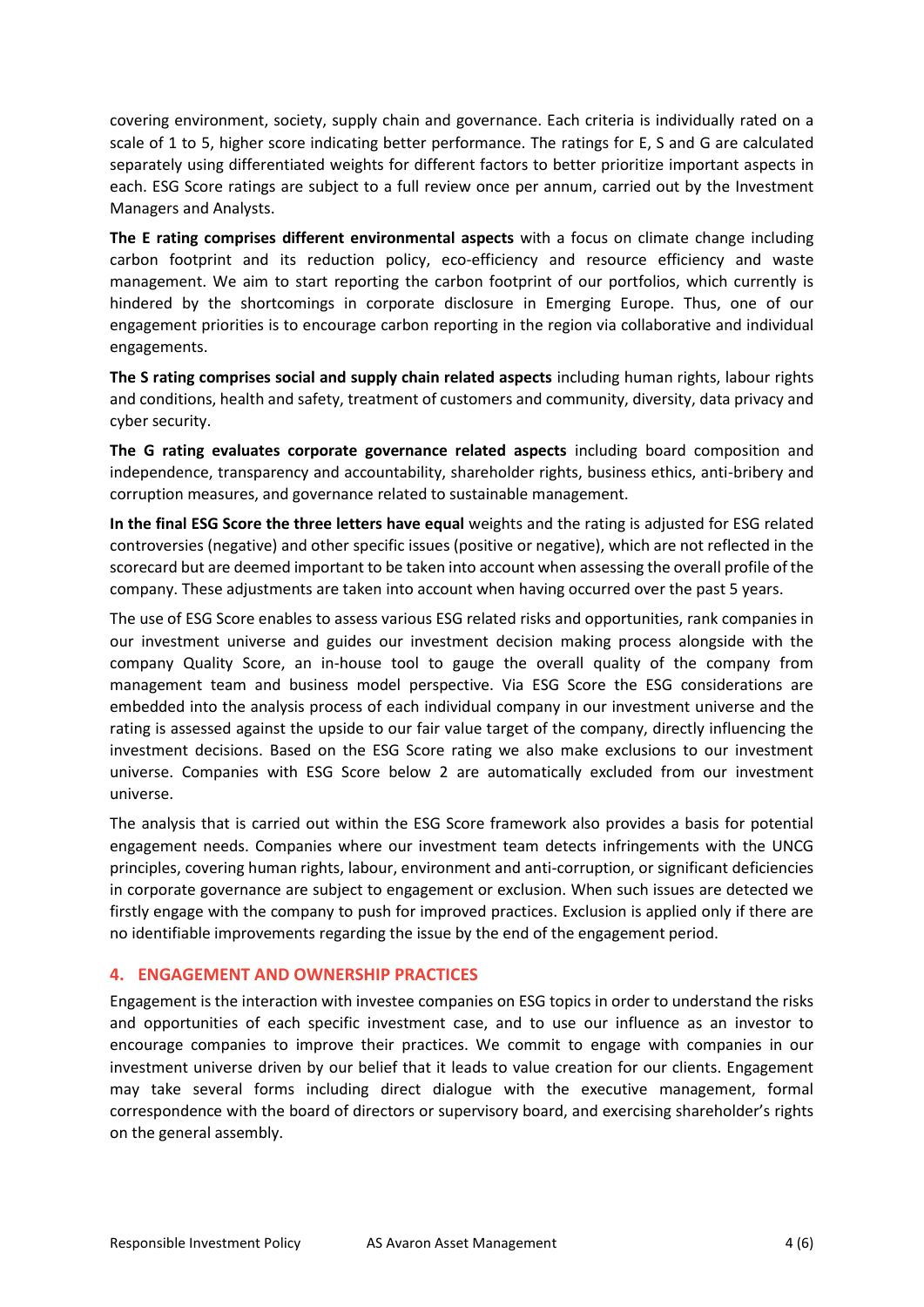#### **4.1. Engagement**

We take an active approach in communicating our ESG views to companies and seeking improvements where there are shortcomings in performance, or a company has infringed appropriate standards, or to push for adequate disclosure. Engagements may be reactive or proactive. Reactive engagements are company specific and are triggered by a negative ESG event (e.g. norm infringements), while proactive engagements are preventive in nature and target improvement of ESG practices. Proactive engagements can be also theme specific and undertaken across a group of companies.

Should our ESG analysis with the ESG Score uncover undesirable practices, or in reaction to a specific ESG related events, reactive engagement actions are undertaken to obtain within a predetermined timeframe specific and measurable changes on the part of the issuers. Engagement is always the preferable option over exclusion in order to thrive towards better ESG awareness and policies. Escalation and means of the engagement activities are decided upon by Investment Managers and Head of Research and Trading, and depend on the specifics of the issue at hand and the company.

In case major deficiencies in current or historical conduct are discovered the Analyst covering the company in coordination with the respective Investment Manager is responsible in assessing the gravity of the issue, namely:

- 1. temporal proximity (when and for how long has the incident occurred);
- 2. size (financial costs, land polluted etc. associated with the incident);
- 3. credibility (allegations, legal action taken etc.);
- 4. repetitiveness (is the incident a one-off incident or it is evidence of systematic failings over a period of time).

Emphasis is placed on the company's response to the incident with favourable consideration for positive and responsible practices taken to ensure that such issues do not occur again. For some controversial activities, in addition to the level of involvement, it is also important to consider how the company approaches and considers its potentially contentious activities. Therefore, the presence (or absence) of relevant and targeted responsible policy that acknowledges the company's involvement in an activity, as well as the existence of systems and practices taken to ensure that it operates in a responsible manner, are important elements in the assessment.

Our ESG Score also provides a basis for proactive engagements enabling to detect areas where companies could improve existing practices. Building such dialogues in return helps us to better understand the company-specific sustainable development issues.

Engagement process comprises three main phases: planning, dialogue and assessment. The aim in the planning phase is to define the scope, timeline and the types of actions that will be undertaken to achieve the desired outcome. In the dialogue phase our Analyst and/or Investment Manager reaches out to the targeted company, communicates the concerns and desired course of action, and monitors the developments within the set timeframe. Assessment phase is to determine the outcome of the engagement and decide upon the following action. If the engagement objectives are not or only partially met a new engagement cycle may be decided upon or the company will be excluded from our investment universe. Engagement process is carried out by respective Analyst and Investment Manager. Engagement results are reported to the Investment Committee that shall decide upon exclusions from the investment universe and necessity for further engagement. All engagement activities undertaken are tracked and recorded in the engagement database.

We recognize that in some instances joint action together with other stakeholders has the potential to be more effective than acting alone. Thus, in certain circumstances Avaron may consider participation in collaborative engagement initiatives.